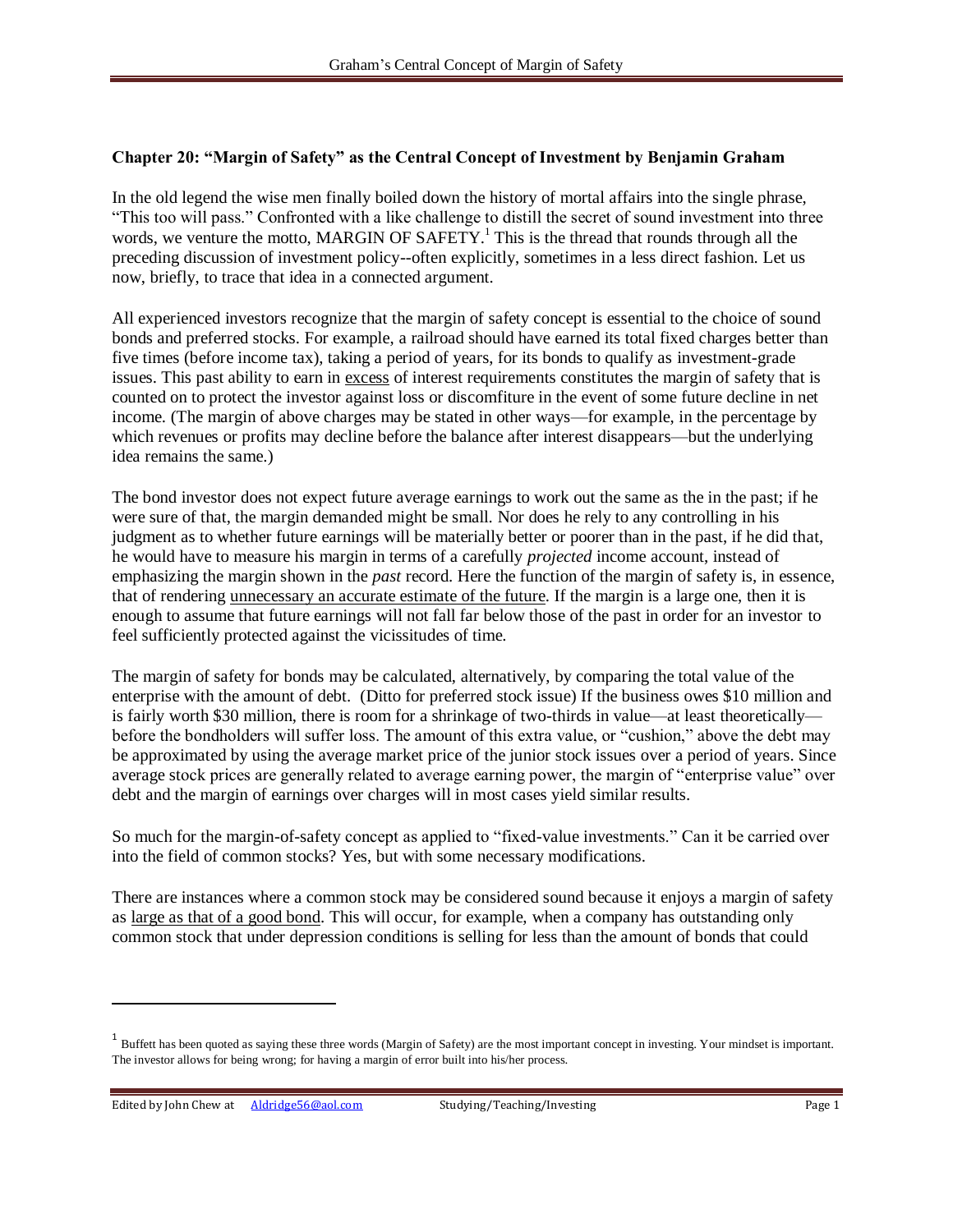safely be issued against it property and earning power<sup>2</sup>. That was the position of a host of strongly financed industrial companies at the low price levels of 1932-33. In such instances the investor can obtain the margin of safety associated with a bond, *plus* all the chances of larger income and principal appreciation inherent in a common stock. (The only thing he lacks is the legal power to insist on dividend payments "or else"—but this is a small drawback as compared with his advantages.) Common stocks bought under such circumstances will supply an ideal, through infrequent, combination of safety and profit opportunity. As a quite recent example of this condition, let us mention once more *National Presto Industries Stock*, which sold of a total enterprise value of \$443 million in 1972. With its \$16 million of recent earnings before taxes the company could easily have supported this amount of bonds.

In the ordinary common stock, brought for investment under normal conditions, the margin of safety lies in an expected earning power considerably above the going rate for bonds. In former editions we elucidated these points with the following figures:

Assume in a typical case that the earning power is 9% on the price and that the bond rate is 4%; then the stock buyer will have an average annual margin of 5% accruing in his favor. Some of the excess is paid to him in the dividend rate; even though spent by him, it enters into his overall investment result. The undistributed balance is reinvested in the business for his account. In many cases such reinvested earnings fail to add commensurately to the earning power and value of his stock. (That is why the market has a stubborn habit of valuing earnings disbursed in dividends more generously than the portion retained in the business.)\* But, if the picture is viewed as a whole, there is a reasonably close connection between the growth of corporate surpluses through reinvested earnings and the growth of corporate values.

Over a ten-year period the typical excess of stock earning power over bond interest may aggregate 450% of the price paid. This figure is sufficient to provide a very real margin of safety—which, under favorable conditions, will prevent or minimize a loss. If such a margin is present in each of a diversified list of twenty or more stocks, the probability of a favorable result under "fairly normal conditions" becomes very large. That is why the policy of investing in representative common stocks does not require high qualities of insight and foresight to work out successfully. If the purchases are made at the average level of the market over a span of years, the prices paid should carry with them assurance of an adequate margin of safety. The danger to investors lies in concentrating their purchase in the upper levels of the market, or in buying non-representative common stocks that carry more than average risk of diminished earning power.

As we see it, the whole problem of common-stock investment under 1972 conditions lies in the fact that "in a typical case" the earning power is now much less than  $9\%$  on the price paid.<sup>3</sup> Let us assume that by concentrating somewhat on the low-multiplier issues among the large companies a defensive investor may now acquire equities at 12 times recent earnings—i.e., with an earnings return of 8.33% on cost. He may obtain a dividend yield of about 4%, and he will have 4.33% of his cost reinvested in the business for

<sup>&</sup>lt;sup>2</sup> "Earning power" is Graham's term for a company's potential profits or, as he puts it, the amount that a firm "might be expected to earn yearafter-year if the business conditions prevailing during the period were to continue unchanged" (Security Analysis, 1934 ed., p 354). Some of his lectures make it clear that Graham intended the term to cover periods of five years or more. You can crudely approximate a company's earning power per share by taking the inverse of its P/E ratio; a stock with a P/E ratio of 11 can be said to have earning power of 9 or 1 divided by 11.

 $3$  Graham elegantly summarized the discussion that follows in a lecture he gave in 1972: "The margin of safety is the difference between the percentage rate of the earnings on the stock at the price you pay for it and the rate of interest on bonds, and that margin of safety is the difference which would absorb unsatisfactory developments. At the time the 1965 edition of the Intelligent Investor was written, the typical stock was selling at 11 times earnings, giving about 9% return as against 4% on bonds. In that case you had a margin of safety of over 100 per cent. Now in 1972 there is no difference between the earnings rate on stocks and the interest rate on stocks and I say there is no margin of safety…you have a negative margin of safety on stocks….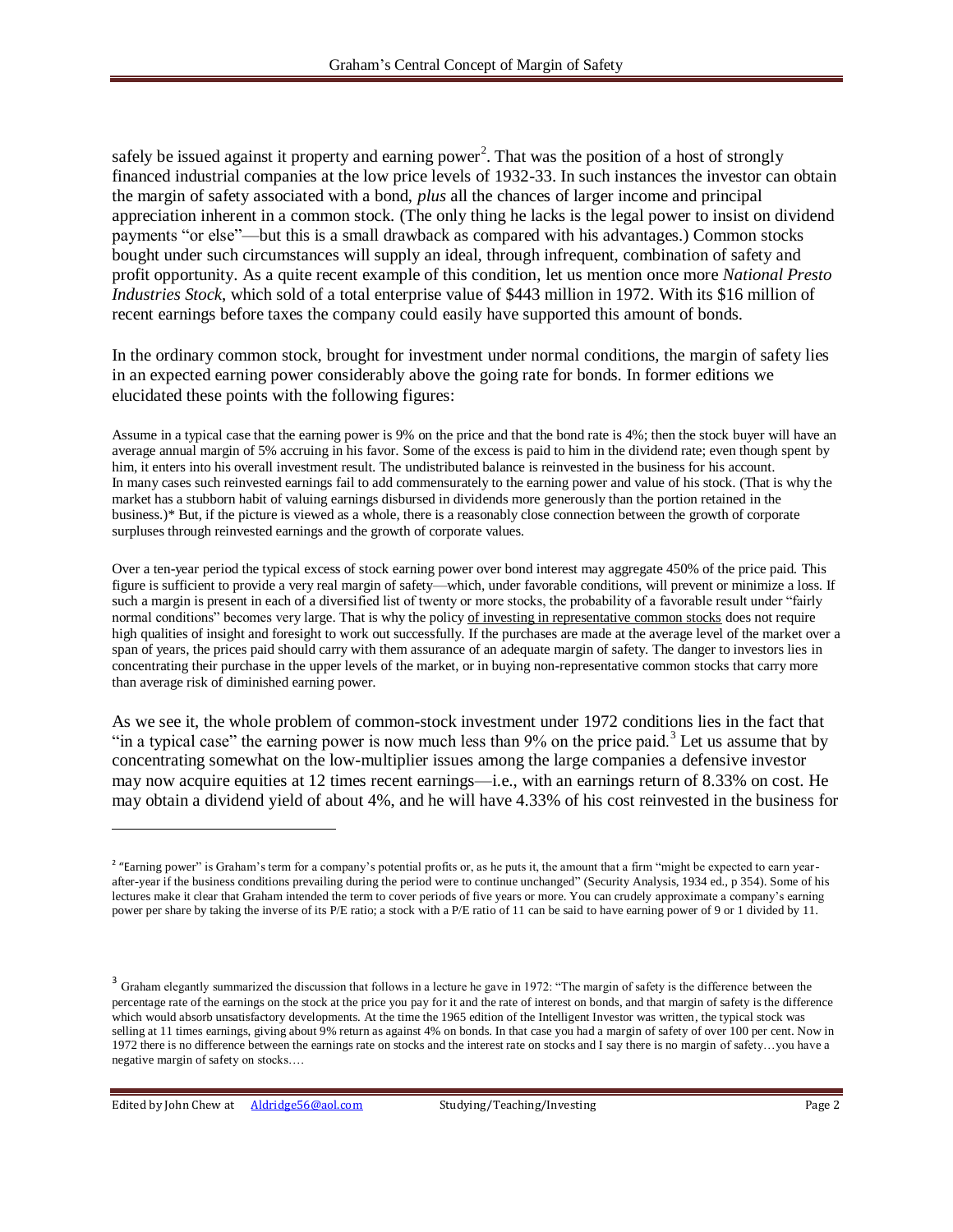his account. On this basis, the excess of stock earning power over bond interest over a ten-year basis would still be too small to constitute an adequate margin of safety. For that reason we felt that there are real risks now even in a diversified list of sound common stocks. The risks may be fully offset by the profit possibilities of the list; and indeed the investor may have no choice but to incur them—for otherwise he may run an even greater risk of holding only fixed claims payable in steadily depreciating dollars. Nonetheless the investor would do well to recognize, and to accept as philosophically as he can, that the old package of good profit possibilities combined with small ultimate risk is no longer available to him.

However, the risk of paying too high a price for good quality stocks—while a real one—is not the chief hazard confronting the average buyer of securities. **Observation over many years has taught us that the chief losses to investors come from the purchase of low quality securities at time of favorable business conditions.** The purchasers view the current good earnings as equivalent to "Earning Power" and assume that prosperity is synonymous with safety. It is in those years that bonds and preferred stocks of inferior grade can be sold to the public at a price around par, because they carry a little higher income return or a deceptively attractive conversion privilege. It is then also, that common stocks of obscure companies can be floated at prices far above the tangible investment, on the strength of two or three years of excellent growth. *(Graham speaks of the growth illusion and the dangers of paying a price for a franchise—paying over asset or replacement value—because investors confuse the continuation of high earnings during rosy economic times with the average earnings power of the company. For example, paying peak earnings for a cyclical company is usually a disaster).*

These securities do not offer an adequate margin of safety in any admissible sense of the term. Coverage of interest charges and preferred dividends must be tested over a number of years, including preferably a period of subnormal business such as in 1970-71. The same is ordinarily true of common-stock earnings if they are to qualify as indicators of earning power. Thus it follows that most of the fair-weather investments, acquired at fair-weather prices, are destined to suffer disturbing price declines when the horizon clouds over-and often sooner than that. Nor can the investor count with confidence on an eventual recovery-although this does come about in some proportion of the cases—for he has never had a real safety margin to tide him through adversity.

The philosophy of investment in growth stocks parallels in part and in part contravenes the margin-ofsafety principle. The growth stock buyer relies on an expected earning power that is greater than the average shown in the past. Thus he may be said to substitute these expected earnings for the past record in calculating carefully estimated future earnings should be a less reliable guide than the bare record of the past; in fact, security analysis is coming more and more to prefer a competently executed evaluation of the future. Thus the growth-stock approach may supply as dependable a margin of safety as is found in the ordinary investment provided the calculation of the future is conservatively made, and provided it shows a satisfactory margin in relation to the price paid. *(This concept is critical for growth investors).*

The danger in a growth-stock program lies precisely here. For such favored issues the market has a tendency to set prices that will not be adequately protected by a conservative projection of estimates, when they differ from past performance, must err at least slightly on the side of understatement. The margin of safety is always dependent on the price paid. It will be large at one price, small at some higher price, nonexistent at some still higher price. If, as we suggest, the average market level of most growth stocks is too high to provide an adequate margin of safety for the buyer, then a simple technique of diversified buying in this field may not work out satisfactorily. A special degree of foresight and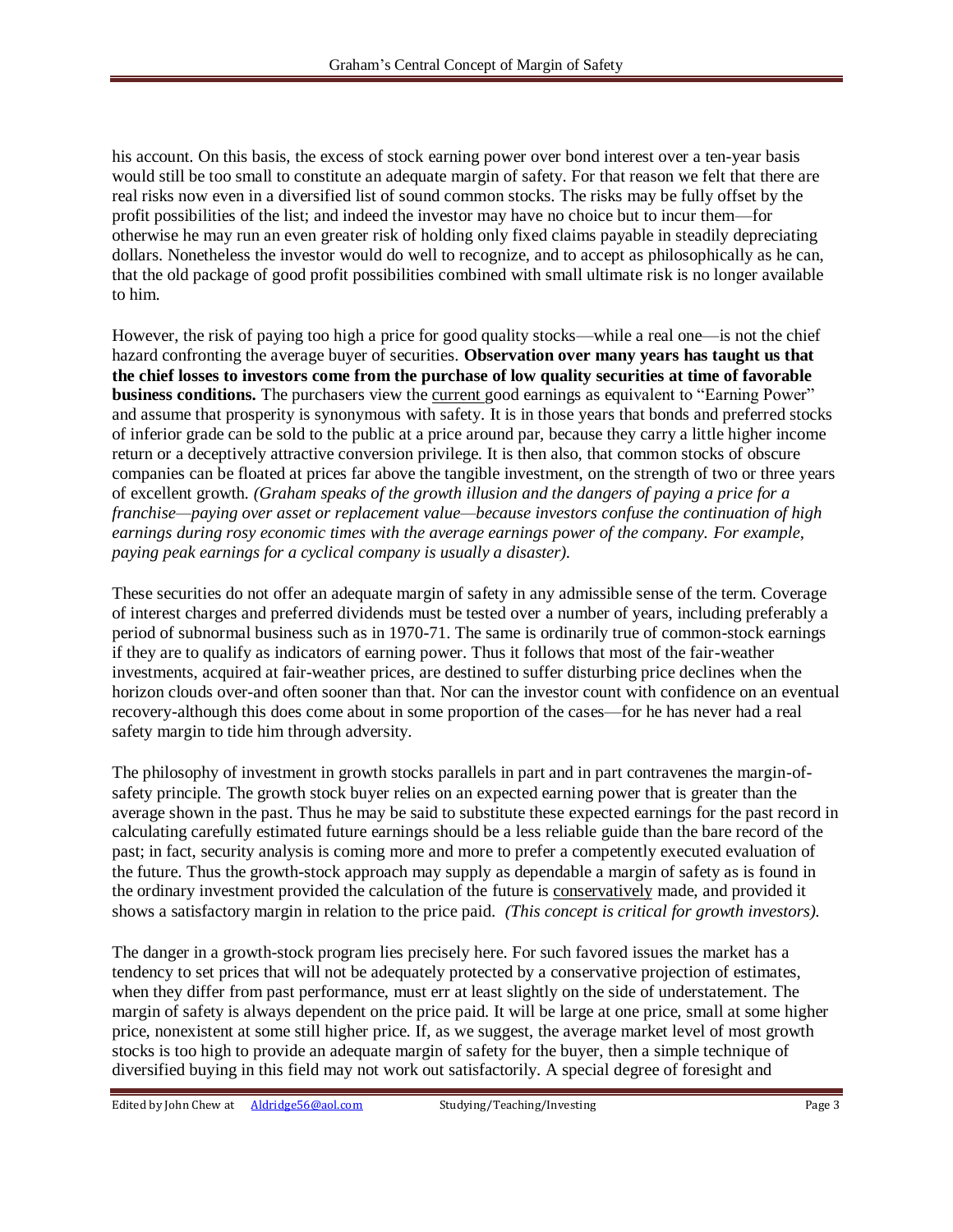judgment will be needed, in order that wise individual selections may overcome the hazards inherent in the customary market level of such issues as a whole.

The margin of safety idea becomes much more evident when we apply it to the field of undervalued or bargain securities. We have here, by definition, a favorable difference between price on the one hand and indicated or appraised value on the other. That difference is the safety margin. It is available for absorbing the effect of miscalculations or worse than average luck. They buyer of bargain issues places particular emphasis on the ability of the investment to withstand adverse developments. For in most such cases he has no real enthusiasm about the company's prospects. True, if the prospects are definitely bad the investor will prefer to avoid the security no matter how low the price. But the field of undervalued issues is drawn from the many concerns—perhaps a majority of the total—for which the future appears neither distinctly promising nor distinctly unpromising. If these are bought on a bargain basis, even a moderate decline in the earning power need not prevent the investment from showing satisfactory results. The margin of safety will then have served its proper purpose.

#### **THEORY OF DIVERSIFICATION**

There is a close logical connection between the concept of safety margin and the principle of diversification. One is correlative with the other. Even with a margin in the investor's favor, an individual security may work out badly. For the margin guarantees only that he has a better chance for profit than for loss—not that loss is impossible. But as the number of such commitments is increased the more certain does it become that the aggregate of the profits will exceed the aggregate of the losses. That is the simple basis of the insurance-underwriting business.

Diversification is an established tenet of conservative investment. By accepting it so universally, investors are really demonstrating their acceptance of the margin-of-safety principle, to which diversification is the companion. This point may be made more colorful by a reference to the arithmetic of roulette. If a man bets \$1 on a single number, he is paid \$35 profit when he wins—but the chances are 37 to 1 that he will lose. He has a "*negative* margin of safety." In his case diversification is foolish. The more numbers he bets on, the smaller his chance of ending with a profit. If he regularly bets \$1 on every number (including 0 and 00), he is certain to lose \$2 on each turn of the wheel. But suppose the winner received \$39 profit instead of \$35. Then he would have a small but important margin of safety. Therefore, the more numbers he wagers on, the better his chance of gain. And he could be certain of winning \$2 on every spin by simply betting \$1 each on all the numbers. (Incidentally, the two examples given actually describe the respective positions of the player and proprietor of a wheel with a 0 and  $00.$ <sup>4</sup>

## **A CRITERION OF INVESTMENT VERSUS SPECULATION**

 $4 \text{ In } \degree$ American" roulette, most wheels include a 0 and 00 along with numbers 1 through 36, for a total of 38 slots. The casino offers a maximum payout of 35 to 1. What if you \$1 on every number? Since only one slot can be the one into which the ball drops, you would win \$25 on that slot, but lose \$1 on each of your other 37 slots, for a net loss of \$2. That \$2 difference (or a 5.26% spread on your total \$38 bet) is the casino's "house advantage," ensuring that, on average, roulette players will always lose more than they win. Just as it is in the roulette player's interest to bet as seldom as possible, it is in the casino's interest to keep the roulette wheel spinning. Likewise, the intelligent investor should seek to maximize the number of holdings that offer "a better chance for profit than for loss." For most investors, diversification is the simplest and cheapest way to widen your margin of safety.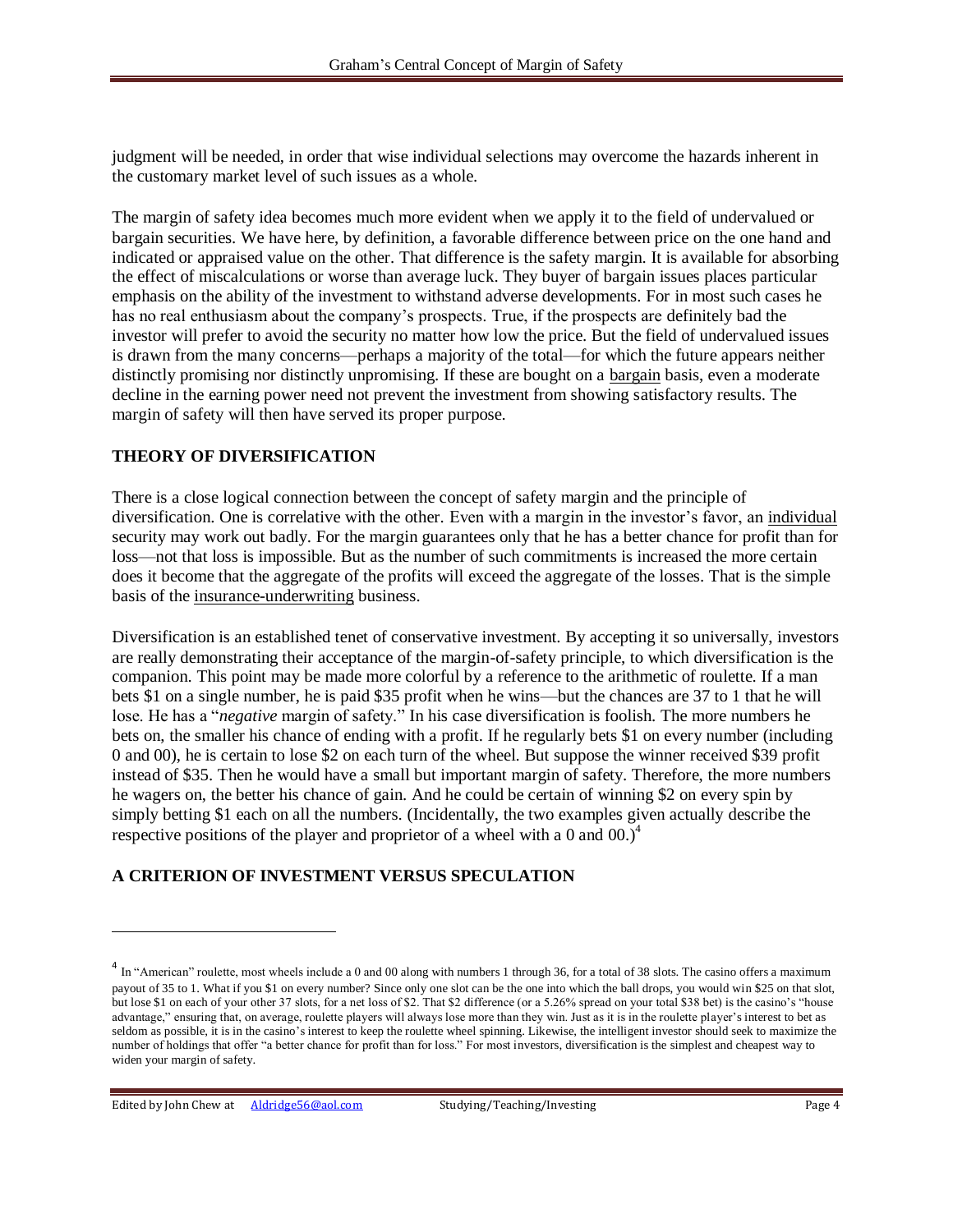Since there is no single definition of investment in general acceptance, authorities have the right to define it pretty much as they please. Many of them deny that there is any useful or dependable difference between the concepts of investment and of speculation. We think this skepticism is unnecessary and harmful. It is injurious because it lends encouragement to the innate leaning of many people toward the excitement and hazards of stock-market speculation. We suggest that the margin of safety concept may be used to advantage as the touchstone to distinguish an investment operation from a speculative one.

Probably most speculators believe they have the odds in their favor when they take their chances, and therefore they may lay claim to a safety margin in their proceedings. Each one has the feeling that the time is propitious for his purchase, or that his skill is superior to the crowd's, or that his adviser or system is trustworthy. But such claims are unconvincing. They rest on subjective judgment, unsupported by any body of favorable evidence or any conclusive line of reasoning. We greatly doubt whether the man who stakes money on his view that the market is heading up or down can ever be said to be protected by a margin of safety in any useful sense of the phrase.

By contrast, the investor's concept of the margin of safety—as developed earlier in this chapter—rests upon simple and definite arithmetical reasoning from statistical data. We believe, also that it is well supported by practical investment experience. There is no guarantee that this fundamental quantitative approach will continue to show favorable results under the unknown conditions of the future. But, equally, there is no valid reason for pessimism on this score.

Thus, in sum, we say that to have a true investment there must be present a true margin of safety. And a true margin of safety is one that can be demonstrated by figures, by persuasive reasoning, and by reference to a body of actual experience.

## **EXTENSION OF THE CONCEPT OF INVESTMENT**

To complete our discussion of the margin of safety principle we must now make a further distinction between conventional and unconventional investments. Conventional investments are appropriate for the typical portfolio. Under this heading have always come United States government issues and high grade, dividend paying common stocks. We have added state and municipal bonds for those who will benefit sufficiently by their tax-exempt features. Also included are first-quality corporate bonds when, as now, they can be bought to yield sufficiently more than United States saving bonds.

Unconventional investments are those that are suitable only for the enterprising investor. They cover a wide range. The broadest category is that of undervalued common stocks of secondary companies, which we recommend for purchase when they can be bought at two thirds or less of their indicated value. Besides these, there is often a wide choice of medium grade corporate bonds and preferred stocks when they are selling at such depressed prices as to be obtainable also at a considerable discount from their apparent value. In these cases the average investor would be inclined to call the securities speculative, because in his mind their lack of a first-quality rating is synonymous with a lack of investment merit.

It is our argument that a sufficiently low price can turn a security of mediocre quality into a sound investment opportunity provided that the buyer is informed and experienced and that he create a substantial margin of safety, the security thereby meets out criterion of investment. Our favorite supporting illustration is taken from the field of real estate bonds. In the 1920s, billions of dollars' worth of these issues were sold past par and widely recommended as sound investments. A large proportion had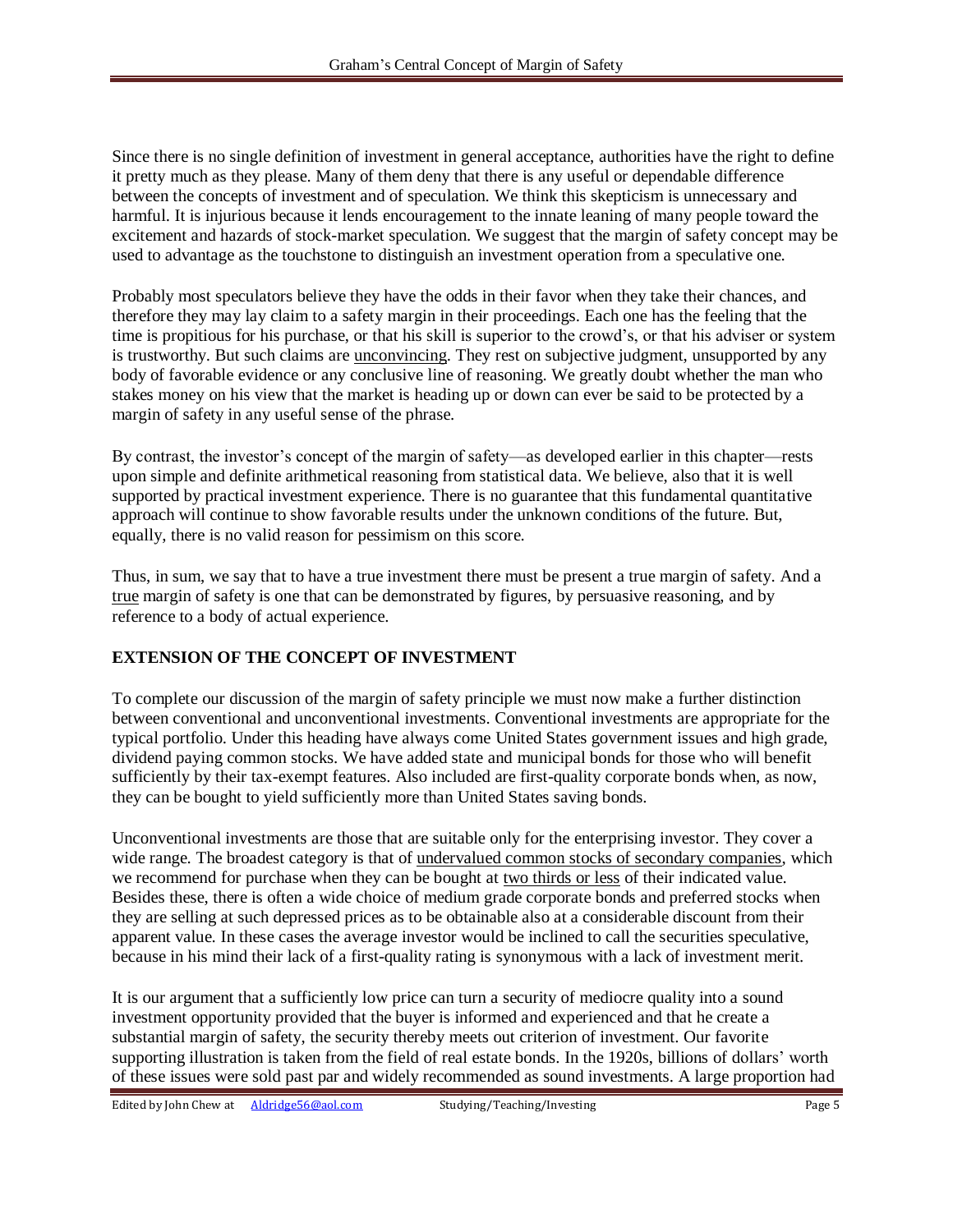so little margin of value over debt as to be in fact highly speculative in character. In the depression of the 1930's an enormous quantity of these bonds defaulted their interest, and their price collapsed—in some case below 10 cents on the dollar. At that stage the same advisors who had recommended them at par as safe investments were rejecting them as paper of the most speculative and unattractive type. But as a matter of fact the price depreciation of about 90% made many of these securities exceedingly attractive and reasonable safe—for the stated values behind them were four or five times the market quotation\*

\*Graham is saying that there is no such thing as a good or bad stock; there are only cheap stocks and expensive stocks. Even the best company becomes a "sell" when its stock price goes too high, while the worse company is worth buying if its stock goes low enough. *(James Grant of Grant's Interest Rates Observer says there are no bad bonds just bad bond prices). A company may be a great investment when its stock price is depressed relative to its normal earnings power and asset values while becoming a* terrible investment at another high price of its stock. Look at the lesson of the "Nifty Fifty" from the Go-Go years of the late 1960s and early 1970s. Those high quality companies like Avon, IBM, P&G became one decision stocks to be held forever even at absurdly high prices. This concept was crushed during the *bear market of 1973/1974 when stock prices of those companies declined 50% to 80%.*

The fact that the purchase of these bonds actually resulted in what is generally called "a large speculative profit" did not prevent them from having true investment qualities at their low prices. The "speculative" profit was the purchasers' reward for having made an unusually shrewd investment. They could properly be called investment opportunities, since a careful analysis would have shown that the excess of value over price provided a large margin of safety. Thus the very class of "fair weather investment" which we stated above is a chief source of serious loss to naïve security buyers is likely to afford many sound profit opportunities to the sophisticated operator who may buy them later at pretty much his own price. (The very people who considered technology and telecommunication stocks a "sure thing" in late 1999 and early 2000,when they were hellishly overpriced, shunned them as "too risky: in 2002—even though, in Graham's exact words from an earlier period, "the price depreciation of about 90% made many of these securities exceedingly attractive and reasonably safe. Similarly, Wall Street's analysts have always tended to call a stock a "strong buy" when its price is high, and to label it a "sell" after its price has fallen—the exact opposite of what Graham and simple common sense would dictate. As he does throughout the book, Graham is distinguishing speculation—or buying on the hope that a stock's price will keep going up from investing, or buying on the basis of what the underlying business is worth.

The whole field of "special situations" would come under our definition of investment operations, because the purchase is always predicted on a thoroughgoing analysis that promises a larger realization than the price paid. Again there are risk factors in each individual case, but these are allowed for in the calculations and absorbed in the overall results of a diversified operation.

To carry this discussion to a logical extreme, we might suggest that a defensible investment operation could be set up by buying such intangible values as are represented by a group of "common stock option warrants" selling at historically low prices. (This example is intended as somewhat of a shocker.)<sup>5</sup> The

<sup>&</sup>lt;sup>5</sup> Graham uses "common stock option warrant" as a synonym for "warrant," a security issued directly by as corporation giving the holder a right to purchase the company's stock at a predetermined price. Warrants have been almost entirely superseded by stock options. Graham quips that he intends the example as a "shocker" because, even in his day, warrants were regarded as one of the market's seediest backwaters.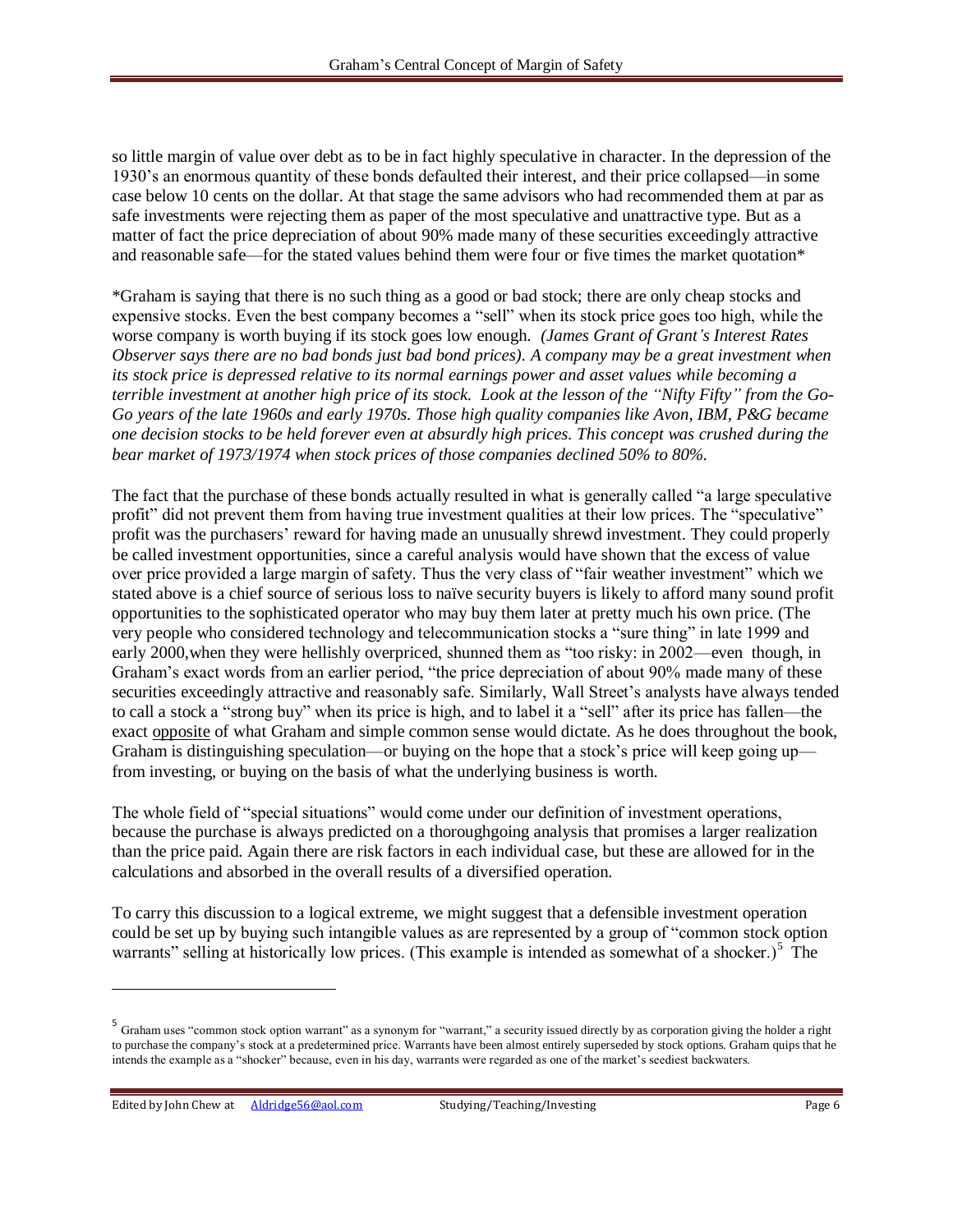entire value of these warrants rests on the possibility that the related stocks may some day advance above the option price. At the moment they have no exercisable value. **Yet, since all investment rests on reasonable future expectations**, it is proper to view these warrants in terms of the mathematical chances that some future bull market will create a large increase in their indicated value and in their price. Such a study might well yield the conclusion that there is much more to be gained in such an operation than to be lost and that the chances of an ultimate profit are much better than those of an ultimate loss. If that is so, there is a safety margin present even in this unprepossessing security form. A sufficiently enterprising investor could then include an option-warrant operation in this miscellany of unconventional investments.

### **To Sum Up**

Investment is most intelligent when it is most *businesslike*. It is amazing to see how many capable businessmen try to operate in Wall Street with complete disregard of all the sound principles through which they have gained success in their own undertakings. Yet every corporate security may best be viewed, in the first instance, as an ownership interest in, or a claim against, a specific business enterprise. And if a person sets out to make profits from security purchases and sales, he is embarking on a business venture of his own, which must be run in accordance with accepted business principles if it is to have a chance of success.

The first and most obvious of these principles is, "Know what you are doing—know your business." *(circle of competence*). For the investor this means: Do not try to make "business profits" out of securities—that is, returns in excess of normal interest and dividend income—unless you know as much about security values as you would need to know about the value of merchandise that you proposed to manufacture or deal in.

A second business principle: "Do not let anyone else run your business, unless (1) you can supervise his performance with adequate care and comprehension or (2) you have unusually strong reasons for placing implicit confidence in his integrity and ability." For the investor this rule should determine the conditions under which he will permit someone else to decide what is done with his money.

A third business principle: "Do not enter upon an operation—that is, manufacturing or trading in an item—unless a reliable calculation shows that it has a fair chance to yield a reasonable profit. In particular, keep away from ventures in which you have little to gain and much to lose." For the enterprising investor this means that his operations for profit should be based not on optimism but on arithmetic. For every investor it means that when he limits his return to a small figure--as formerly, at least, in a conventional bond or preferred stock—he must demand convincing evidence that he is not risking a substantial part of his principal.

A fourth business rule is more positive: "Have the courage of your knowledge and experience. If you have formed a conclusion from the facts and if you know your judgment is sound, act on it—even though others may hesitate or differ." (You are neither right nor wrong because the crowd disagrees with you. You are right because your data and reasoning are right.) Similarly, in the world of securities, courage becomes the supreme virtue *after* adequate knowledge and a tested judgment are at hand.

Fortunately for the typical investor, it is by no means necessary for his success that he bring these qualities to bear upon his program—provided he limits his ambition to his capacity and confines his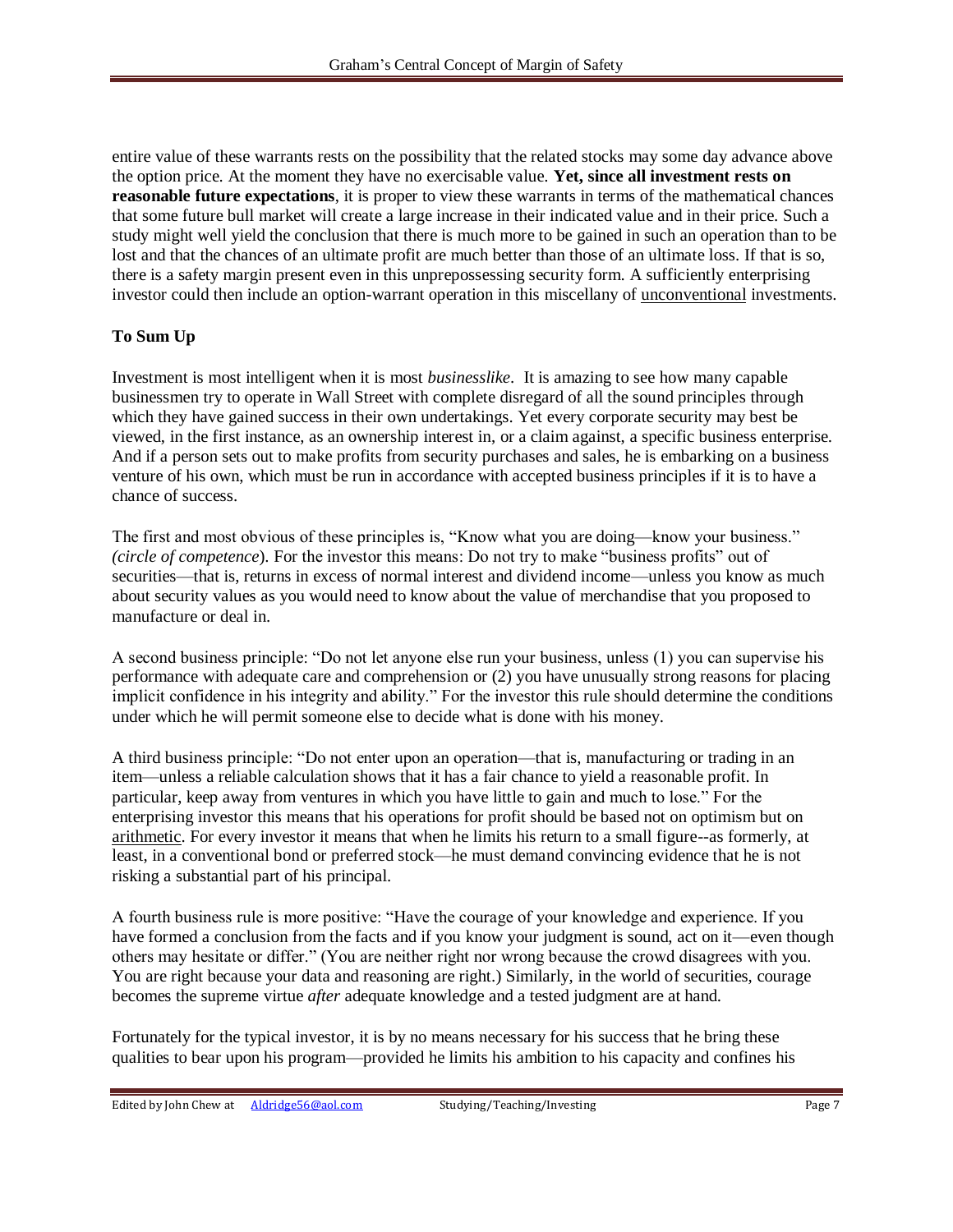activities with the safe and narrow path of standard, defensive investment. To achieve satisfactory investment results is easier than most people realize; to achieve *superior* results is harder than it looks.

-

What is risk?

While its meaning may seem nearly as fickle and fluctuating as the financial markets themselves, risk has some profound and permanent attributes. The people who take the biggest gambles and make the biggest gains in a bull market are almost always the ones who get hurt the worst in the bear market that inevitable follows. (Being "right" makes speculators even more eager to take extra risk, as their confidence catches fire.) And once you lose big money, you then have to gamble even harder just to get back to where you were, like a racetrack or casino gambler who desperately doubles up after every bad bet. Unless you are phenomenally luckily, that is a recipe for disaster. No wonder, when he was asked to sum up everything he had learned in his long career about how to get rich, the legendary financer, *J.K. Kingenstein* of Wertheim & Co. answered simply: **"Don't lose."**

Losing some money is an inevitable part of investing, and there is nothing you can do to prevent it. But, to be an intelligent investor, you must take responsibility for ensuring that you never lose most or all of your money. The Hindu Goddess of wealth, *Lakshmi*, is often portrayed standing on tiptoe, ready to dart away in the blink of an eye. To keep her symbolically in place, some of *Lakshmi's* devotees will lash her statue down with strips of fabric or nail its beet to the floor. For the intelligent investor Graham's "margin of safety" performs the same function: By refusing to pay too much for an investment, you minimize the chances that your wealth will ever disappear or suddenly be destroyed.

Consider this: Over the four quarters ending in Dec. 1999, *JDS Uniphase Corp.,* the fiber-optics company, generate d\$673 million in net sales, on which it lost \$313 million, its tangible assets totaled \$1.5 billion, Yet on March 7, 2000, *JDS Uniphase's* stock hit \$152 a share, giving the company a total market value of roughly \$143 billion. And then like most "New Era" stocks, it crashed. Anyone who bought it that day and still clung to it at the end of 2002 faced these prospects: 10.2 years to break-even at 50% CAGR. Even at a robust 10% annual rate of return, it will take more than 43 years to break even on this overpriced purchase!

### T**HE RISK IS NOT IN OUR STOCKS, BUT IN OURSELVES**

Risk exists in another dimension: inside you. If you overestimate how well you really understand an investment, or overstate your ability to rise out a temporary plunge in prices, it doesn't matter what you own or how the market does. Ultimately, financial risk resides not in what kinds of investment s you have, but in what kind of investor you are. If you want to know what risk really is, go to the nearest bathroom and stop up to the mirror. That is risk, gazing back at you from the glass.

As you look at yourself in the mirror, what should you watch for? The Nobel-prize-winning psychologist Daniel Kahneman explains two factors that characterize good decisions:

Well-calibrated confidence" (do I understand this investment as well as I think I do?)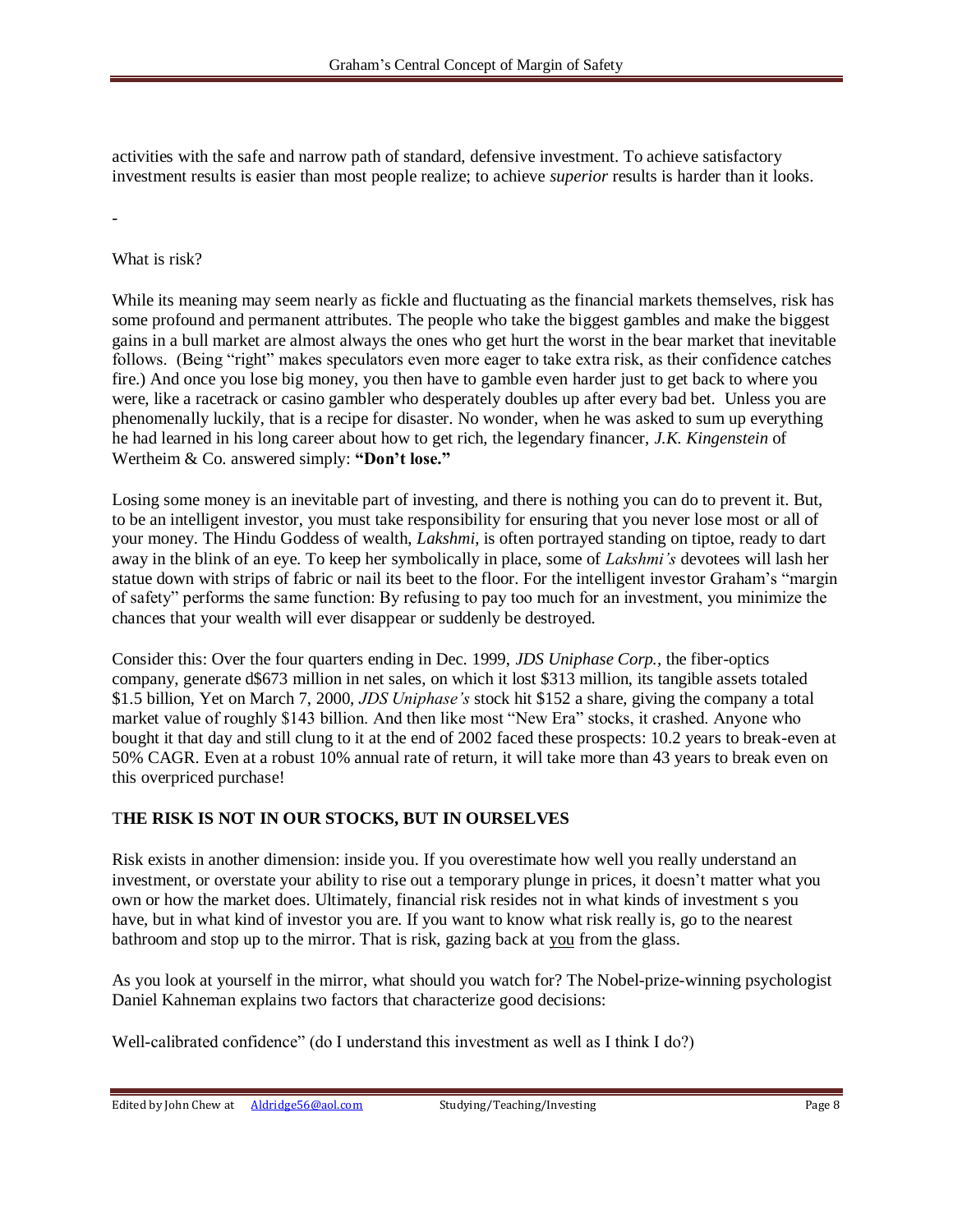Correctly-anticipated regret? (How will I react if my analysis turns out to be wrong?)

To find out whether your confidence is well calibrated, look in the mirror and ask yourself: "What is the likelihood that my analysis is right?" Think carefully through these questions:

How much experience do I have? What is my track record with similar decisions in the past?

What is the typical track record of other people who have tried this in the past?

If I am buying, someone else is selling. How likely is it that I know something that this other person or company does not know?

If I am selling, someone else is buying. How likely is it that I know something that this other person or company does not know?

END

# **Benjamin Graham's view of Margin of Safety<sup>6</sup>**

## **Dec 5, 2004**

Benjamin Graham, frequently referred to as "the father of value investing" defines margin of safety as:

earning power of the company - return on long-term risk-free bonds

Where a company's earning power is calculated by taking the company's average earnings per share over the last several years, and dividing this by the share price. For example, suppose Jack's Furniture Company (not a real company) trades at \$17.5 per share, and suppose its earnings per share over the last several years have been:

\$1

<sup>6</sup> Source: http://www.bronsteinreport.com/grahammos.htm